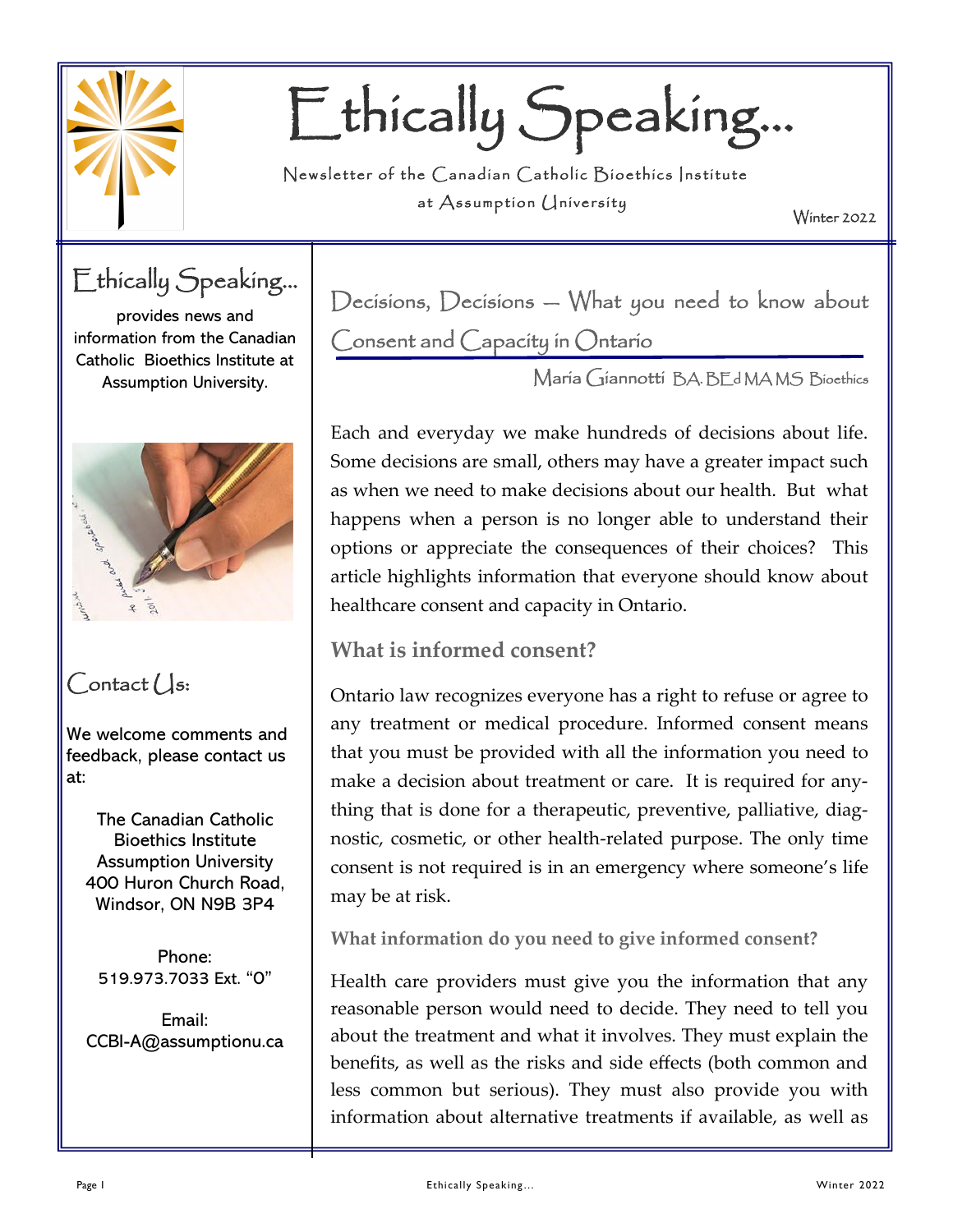what would happen if treatment were refused. The healthcare provider is also required to answer any questions you may have regarding the treatment. By having this information, you can make an informed decision to consent to or refuse care.

#### **What is 'capacity'?**

The terms 'consent and capacity' are always linked because in order for consent to be valid, a person must be capable to make decisions. "Capacity" is a legal term that refers to the mental ability to make a certain decision at a particular time (where you live, what medication or treatments to take, what to do with your money, etc.). Capacity is not a single ability that people have or not have – we use different abilities to make different kinds of choices – capacity is task-specific. (Cooney et al 2004, Etchells et al 1996, Ganzini et al 2003, Moye & Marson 2007, Qualls & Smyer 2007)

According to the Health Care Consent Act (2004), assessing a person's capacity involves 2 branches:

1. The person's ability to **understand** the information that is relevant to making a decision about the treatment.

In other words, can they grasp and remember the information that is required to make the decision? Can they process and synthesize this information? An example of someone who might have difficulty with retaining or processing information could include those with dementia, traumatic brain injury, or delirium.

2. The person's ability to **appreciate** the reasonably foreseeable consequences of a decision or *lack* of a decision**.** Can the person apply the facts to him or herself?

For example, a patient who has been diagnosed with anorexia nervosa may be able to understand and intelligently discuss the nature and consequence of the illness and accept the fact that people must eat, or they may die. Despite this, the patient is not able to eat and maintains that they will be fine.

### **Who determines a person's capacity to make decisions?**

In Ontario, the health care provider who is seeking consent is responsible to determine if a person has the capacity to make the health care decision being presented. Assessing capacity is part of every patient encounter and for the most part, the process is spontaneous and straight forward. By sharing information and ensuring the person understands their health situation and options for care, they can confirm whether they can make an informed decision. If a person is unable to fulfill part or both requirements, they lack capacity and are incapable of providing informed consent.



Consent is being asked if you agree to something. This means saying yes or no..

Capacity is whether you understand the choice you need to make.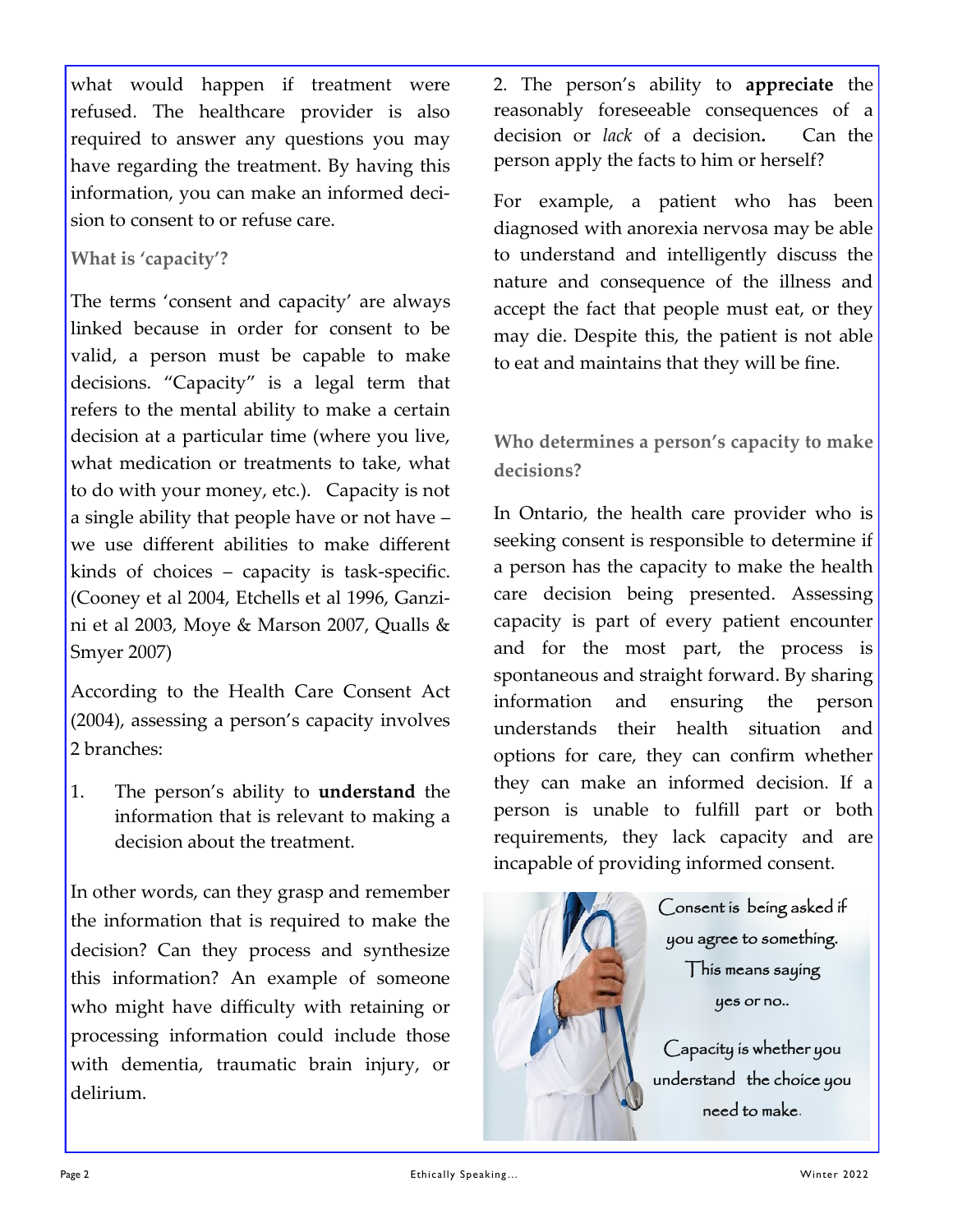**What Happens when a person is incapable of deciding?**

It is expected that everyone has mental capacity unless there is a reason to believe they don't. The onus is on the health care provider to prove incapacity. (Etchells et al 1996, Ganzini et al 2003, Ganzini et al 2005, Ministry of the Attorney General 2005, Qualls & Smyer 2007)

A declaration of incapacity removes a fundamental freedom and right to make choices for oneself. People should only be declared incapable when it has been firmly established that they lack the ability to make decisions or are at serious risk because of their incapacity. (Silberfeld & Fish 1994, Qualls & Smyer 2007)

Because capacity can fluctuate and change over time and with the circumstance, for every new decision capacity must be reviewed. If someone becomes mentally incapable and can't safely give consent, the healthcare provider will count on their substitute decision maker to step in and help make decisions. The substitute decision maker(s), often a

family member, will receive the same information as a patient.



Its important to

keep in mind that incapacity is often reversible. An Illness can temporarily impair a person, but capacity can be regained upon recovery. For example, a person who is has an Infection, pneumonia, or urinary tract infection may regain the ability to consent once the illness has been treated.

**Misconceptions about Capacity**

In our society, people are presumed capable to make choices for themselves, unless proven otherwise. The onus is on the healthcare provider to prove incapacity. (Etchells et al 1996, Ganzini et al 2003, Ganzini et al 2005, Ministry of the Attorney General 2005, Qualls & Smyer 2007). The concept of capacity is often misinterpreted or misunderstood. The following are a few misconceptions:

#### **1: It's not all or nothing**

Capacity is not static. It may vary depending on a person's mental abilities, the complexity of decisions, and fluctuations in health. For example, a resident in long-term care may be capable of consenting to taking medication, having a BP taken, blood work, or making choices at a meal, but be incapable of understanding and appreciating the risks, benefits and alternatives to having surgery. Capacity may also vary over time due to the person's physical and psychological condition.

#### **2: Risky decisions means you aren't capable**

The requirements for capacity include the ability to appreciate, but this isn't necessarily based on whether a decision is a good or bad one; what is being assessed is the whether the decision is 'reasoned' as opposed to 'reasonable'. If someone can tell you how the reached their decision or what was important to them in making the decision, it shows they've used a logical thought process in determining their choice.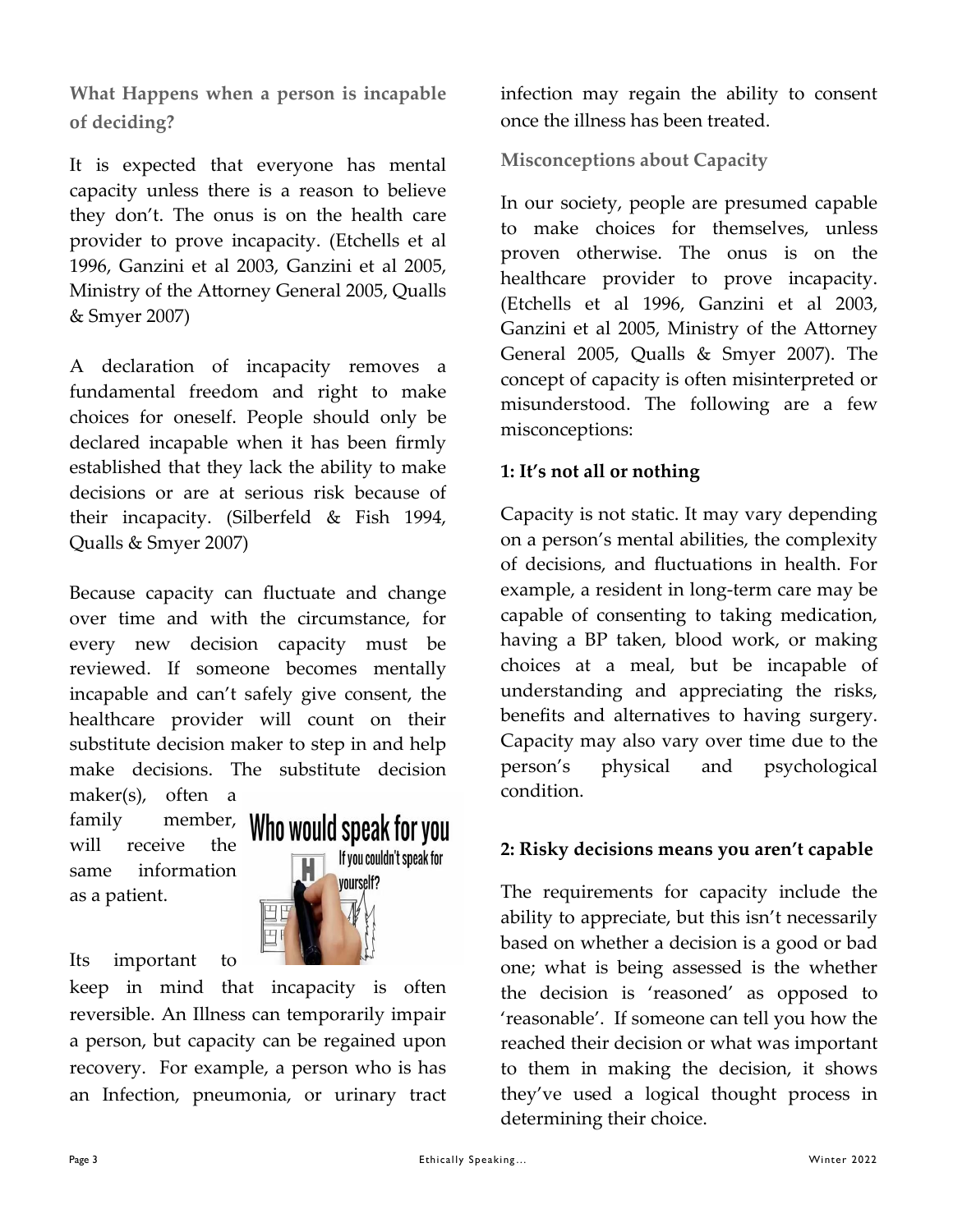We all have the right to refuse care even if the  $\bullet$ decision does not appear in our own best interests. In such a case every effort should be made to ensure the person understands the consequences of the decision.

### **3: Consent can only be given by those 18 years or older**

In the Health Care Consent Act (2006) capacity is not defined by age. The same concepts apply to children and adults about understanding and appreciating. If a person is able to understand the information related to the treatment and appreciate the consequences of the treatment decision, then the person can consent to the treatment. The Health Care Consent Act (2006) does stipulate however that you must be at least 16 years old to *consent on behalf of another person* (unless the other person is your child).

A declaration of incapacity removes a fundamental freedom and right to make choices for oneself. People should only be declared incapable when it has been firmly established that they lack the ability to make decisions or are at serious risk because of their incapacity. (Silberfeld & Fish 1994, Qualls & Smyer 2007)

**Points to remember:**

- Capacity is an essential component of valid consent.
- Capacity is NOT a test result or diagnosis.
- Capacity deals with the decision-making and does not depend on the actual choice made.
- Capable people can make rational decisions, based on their values, goals, knowledge and understanding of the issues facing them – they have the ability to identify and accept risks.
- Capacity is not a single ability that people have or not have – we use different abilities to make different kinds of choices – capacity is task-specific.
- Assessing capacity is not related to an illness, diagnosis or living situation. (Ex: living in a LTCH does not make an individual "globally incapable") rather it requires considering the whole person.
- There is a need to balance autonomy and beneficence. (Cooney et al 2004, Etchells et al 1996, Ganzini et al 2003, Moye & Marson 2007, Qualls & Smyer 2007)

## **References & Resources**

*Substitute Decisions Act*, sections 6 and 45.

Guidelines for Conducting Assessments of Capacity, Capacity Assessment Office, Ministry of the Attorney General, May 2005.

http://provincialadvocate.on.ca/documents/en/ IDC\_SurvivalGuide\_EN.pdf

https://www.williamoslerhs.ca/en/visiting-us/help -making-health-care-decisions.aspx#What-if-Imfound-incapable-of-making-a-treatment-relateddecision

[http://www.advocacycentreelderly.org/](http://www.advocacycentreelderly.org/appimages/file/CBAHealth%20Care%20Consent%20&%20Advance%20Care%20Planning-2013.pdf) [appimages/file/CBAHealth%20Care%20Consent%](http://www.advocacycentreelderly.org/appimages/file/CBAHealth%20Care%20Consent%20&%20Advance%20Care%20Planning-2013.pdf) [20&%20Advance%20Care%20Planning](http://www.advocacycentreelderly.org/appimages/file/CBAHealth%20Care%20Consent%20&%20Advance%20Care%20Planning-2013.pdf)-2013.pdf

25 Common Misconceptions about the Substitute Decisions Act and Health Care Consent Act http://www.acelaw.ca/appimages/file/25% 20Common%20Misconceptions.pdf

Advance Care Planning and End of Life Decision-Making: More than just Documents http://www.acelaw.ca/appimages/file/Advance% 20Care%20Planning%20&%20End%2 0of%20Life% 20Decision%20Making.pdf